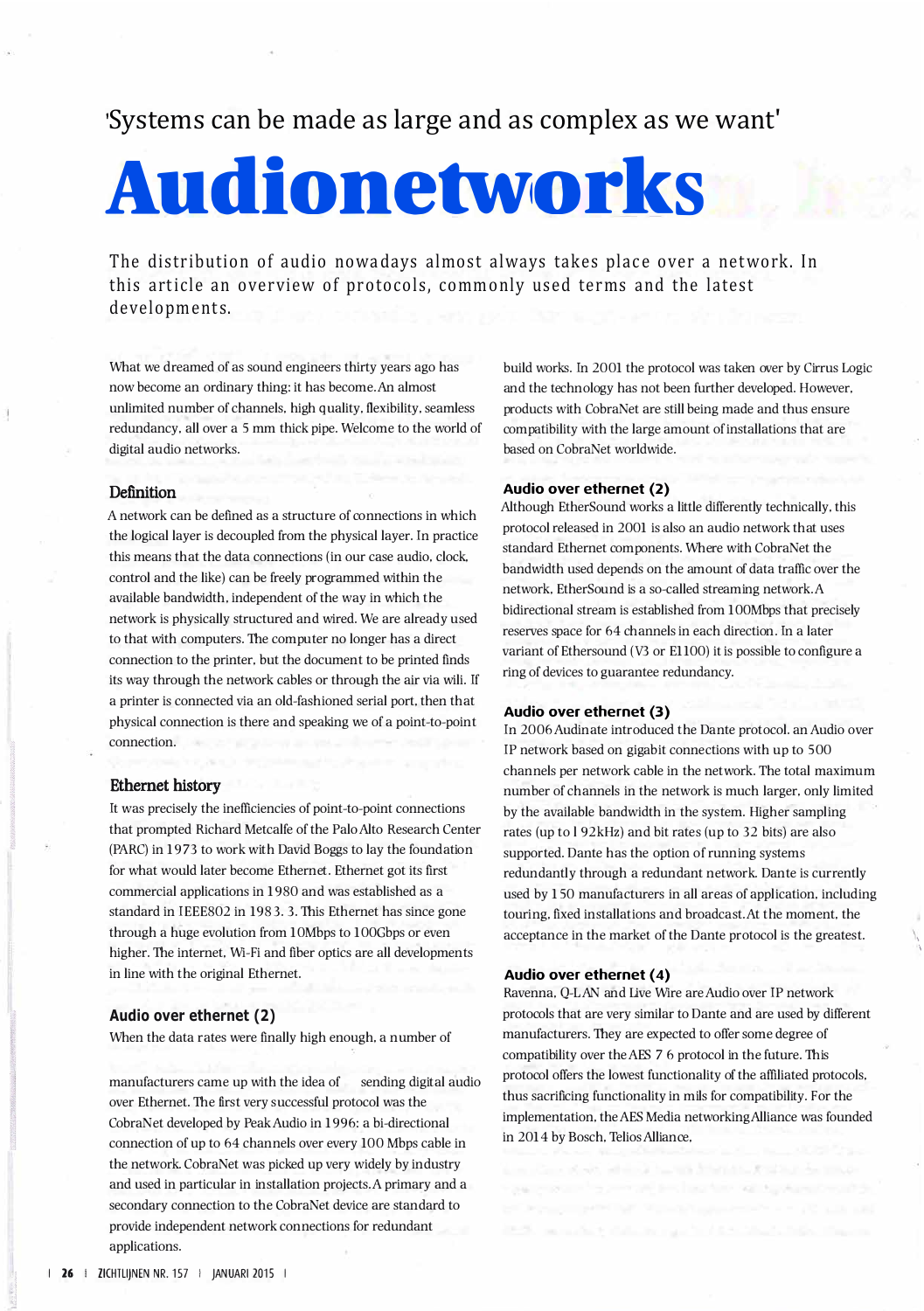QSC, LAWO and Yamaha. Another development is AVB, which is expected to be a layer 2 standard that cannot be used with the other protocols. Both AES6 7 and AVB are not yet ready, implementation will become reality in 2015 or later.

#### **Proprietair protocols**

Some manufacturers have opted for their own, so-called proprietary solution instead of Ethernet. Optocore uses its own protocol to transport up to 500 channels over a fiber optic connection. Within this format there is room for audio, low-res video and also low-bandwidth data connections. With RockNet, Riedel has an up to 160-channel ring system. CATS or fiber optics are used for the connections. Optocore and RockNet both use a ring system for redundancy. A 10Mbps Ethernet connection can also be made between two machines via Rocknet. Because Optocore and RockNet are not supported by several manufacturers, the choice of components is limited, but as long as the manufacturer has the desired product

**'The challenge for the coming decade is to stay on top of the extremely increased possibilities and scale'** 

offer, that is no problem at all. Both have a wide range of converters, stage boxes and mixer expansion cards available.

#### **Own protocol as system backbone**

Stagetec (Nexus) and Yamaha (Rivage/TwinLane) use a proprietary network as a 'system backbone' with a higher bandwidth and audio resolution than current gigabit protocols can provide. In addition to the internal backbone, Dante is particularly supported as an open network protocol.

#### **Point-to-point coonections**

Two commonly used point-to-point protocols are MADI (AES10) and SuperMac (AES50). These are not networks - they are solutions that connect two devices together, for example a mixer with a stagebox where the functional connection is determined by the physical cabling. This is fine for simple systems, but larger systems require hardware audio routers and splitters to connect each additional device. A network is often more efficient, both in terms of costs and flexibilty

## **Cobranet**

*00*•\$· Ethernet compliant protocol •··:=· lntroduced 1996

by Peak Audio

(VS)



- •00::• Capacity 24bit@48kHz: 64 channels per cable, > <sup>1</sup>oo per netwerk
- <sup>00</sup>•:=· Ued by Peavey, QSC, Yamaha and more than SO others *<sup>00</sup>*•\$· www.cobranet.org

### **EtherSound**

00•::• Ethernet compli ant protocol

 $\rightarrow$  Introducion



- 200br Digigram (Frankrijk)
- *•··\$·* Capacity 24bit@48kHz: 64 channels per cable / network
- .... Used by Auvitran, Allen & Heath, Yamaha en more than30 others
	- $\cdot$  www.ethersound.com

## **Dante**

•--\$· Ethernet compliant protocol



- *<sup>00</sup>•\$·* lntroduction 2006 by Audinate (Australie)
- \$• Capacity 24bit@48kHz: 500 channels per cable, > 1000 *•00*

per netwerk

- .... Used by Bosch, QSC, Yamaha and more than 150 others
- ... www.audinate.com

## **Optocore**

•--\$· Proprietair ringnetwerk protocol ...



- lntroduction 1996 door OptoCore (Duitsland)
- <sup>112</sup>: Capaciteit 24bit@48kHz: 512 channels per cable/ network

............................................................................................................. ►

- *<sup>00</sup>•\$·* Used by Optocore only
- www.optocore.com 00•;:•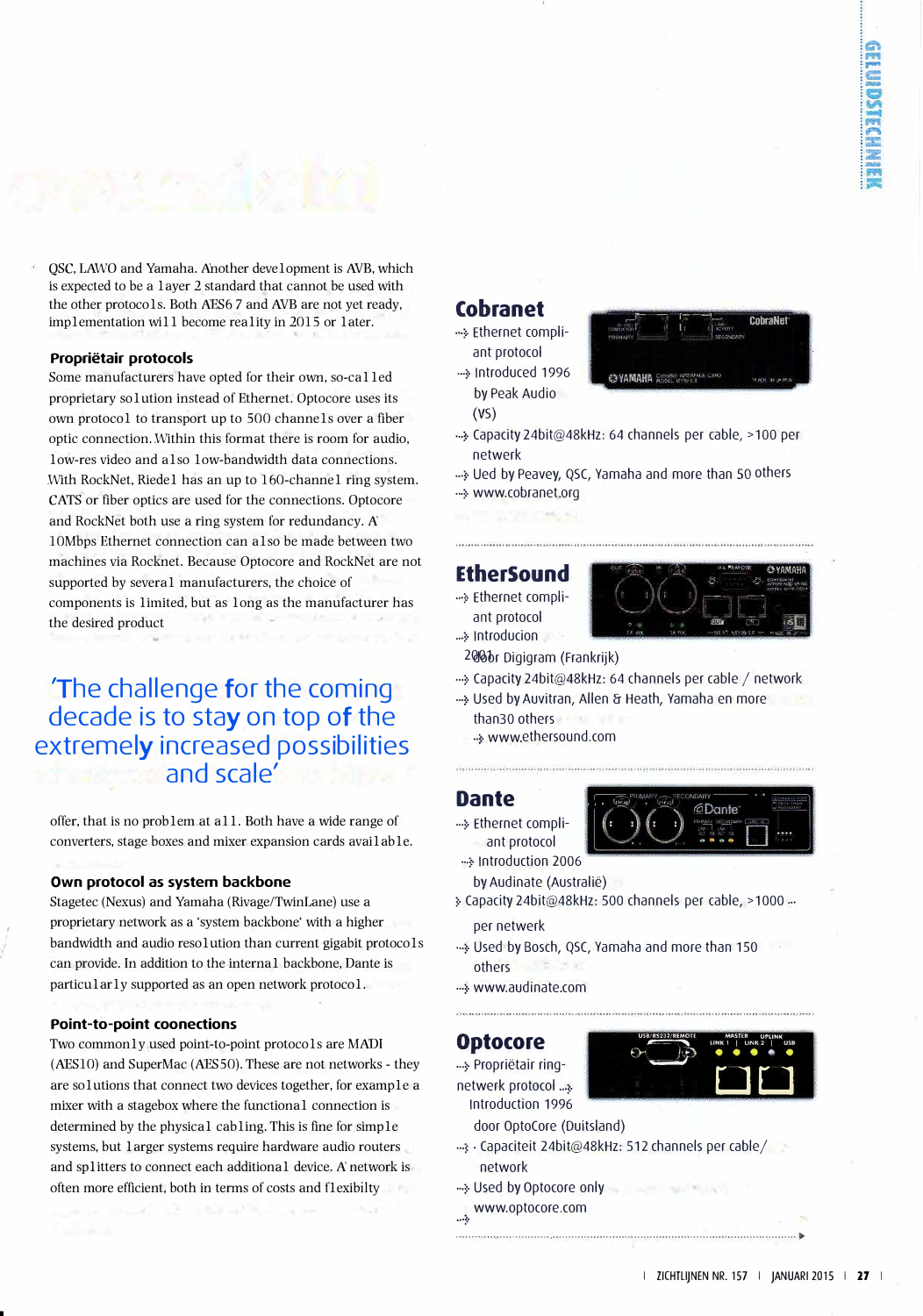#### **Latency**

A much discussed aspect of digital networks is latency. Latency can be defined as the time it takes for an applied signal to reach the output of the system. So from converter to mixer, or from matrix to amplifier. An entire system will almost always run through the network several times and the final latency of the signal will be a multiple of the single latency. It is therefore important to keep the latency of the network as small as possible. In the past, systems had high latency due to limited network speeds and switching capacity, but today that speed is no longer a limitation. A latency of 250µs is possible without any problems and that is relatively small compared to the latency that AID and DIA converters have (-2ms at 48kHz). An efficient approach here is to convert as little as possible to analog and leave everything in the digital domain where possible.

#### **Clocking**

Clocking is inherent to a digital system. The devices that send and receive digital information all need to have an idea of relative time so that the large amounts of data passing through are correctly interpreted. A device in the network determines that time (the wordclock master) and all other devices (the slaves) synchronize to that clock signal. In conventional digital setups this is accomplished by mastering one of the audio devices (or a separate wordclock generator), and synchronizing all slaves using the audio signal itself or separate BNC 'wordclock' cables. In networked systems, the network can take over this function. No additional cabling is then required. With Ethernet mechanism and Precision Time Protocol (IEEEl 5 8 8) the stability of the synchronization is in many cases also higher than can be achieved with external clock distribution.

#### **Redundancy**

Redundancy means that the system automatically switches over in the event of a failure, for example if an audio connection is lost. The system as a whole will then continue to work. This is not only desirable for larger events or broadcast applications, but also an extremely important function for safety reasons. Proprietary protocols such as Optocore and RockNet have built in a mechanism for this. Both systems can be connected as a ring, so that the system always chooses an alternative route in the event of a connection failure. In the Ethernet compliant protocols it is often possible to make both the network layer and the audio layer redundant. In the first case this takes place within the switches, in the second case via the audio devices themselves.

#### **How do audionetworks sound?**

Let's dispel a myth. Behind the RJ45 port of devices in an audio network is a Network Interface Card (NIC) that sends or receives the audio samples as Ethernet packets in happens are determined by the host components where these NICs are built in, for example A/D converters and D/  $A - \blacktriangleright$ the network. The bit rate and sample rate at which this ...5. lntroduction 2006

## **Rocknet**

•··5· Proprietair ringnetwork protocol



- ··· > Introduction 2008 by Media Numerics (Duitsland)
- .. 5. Capacity 24bit@48kHz: 80 of 160 channels per cable/ network
- •··5· Used by Riedel (only
- •··:=· www. riedel.net

## **AVB**

d

•·==· Ethernet compliant protocol ... Introductie: 2014



• .. 5. Capacity 24bit@48kHz: 500 channels per cable, >1000 per network

•• Used by AVID, Meyer Sound (own implementions), more than 60 members (AVNU alliance)

•·•::• www.avnu.org

#### **Ravenna**

... Ethernet compliant protocol ... Introduction 2010

> byr ALC Networkx (Duitsland)



•··:=· Capacity 24bit@48kHz: 500 channels per cable, > 1 ooo per network

•··:=· Used by: Genelec, Lawo, Neumann and more than 30 others

•.. 5. ravenna.alcnetworx.com

## **AES10 /MADI**

•·•::• Point-to-point protocol (no network) • Introduction 1991



Ethernet control **CAES50** audio

*... � -�-*  $e^x$   $e^x$   $e^x$ 

> $\circ \bigtriangledown_{\mathfrak{s}} \bigtriangledown_{\mathfrak{s}}$ 2 1

*.a,� r. .*

- as AES-standaard
- •·•::• Capaciteit 24bit@48kHz: 64 channels per cablel
- ... y Used by DigiCo, Soundcraft, Stagetec and more than 35 others
- ... http://en.wikipedia.org/wiki/MADI

## **AESSO, Supermac**

- ... 5. Point-to-point protocol (no netweok)
- 
- Sony Oxford (UK) as AES-standaard ... Scapaciteit 24bit@48kHz: 48 channels per cable
- 
- ...<sub>\*</sub> Used by Auvitran, Midas/Behringer/Klarkteknik, Lynx
- •• www.supermac-hypermac.com